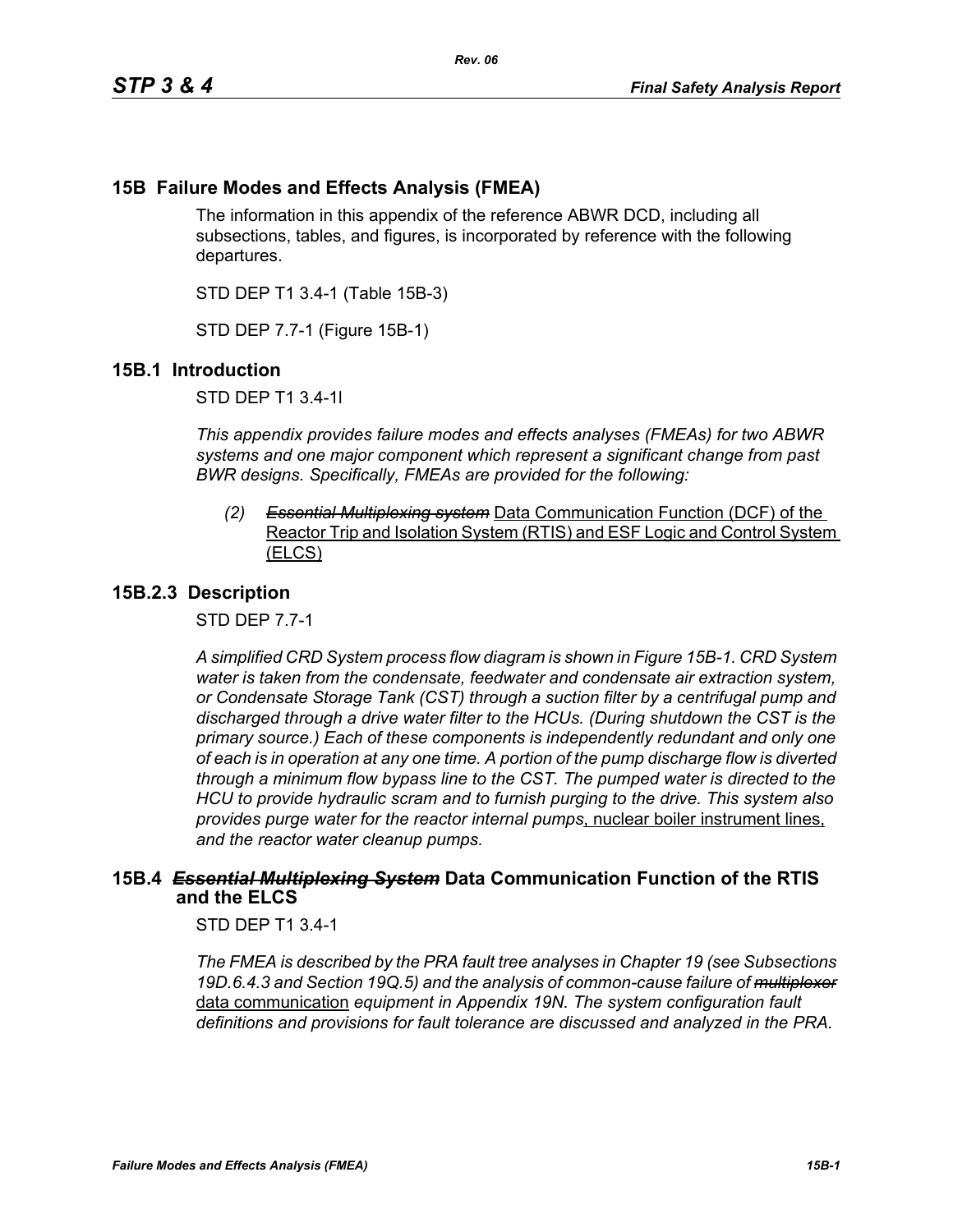| Component<br><b>Identification</b>                                             | <b>Function</b>                                                    | <b>Failure Mode</b>               | <b>Failure Mechanism</b>                                                                         | <b>Effect on System</b>                                           | <b>Method of Failure</b><br><b>Detection</b>                    | <b>Remarks</b>                                                                |
|--------------------------------------------------------------------------------|--------------------------------------------------------------------|-----------------------------------|--------------------------------------------------------------------------------------------------|-------------------------------------------------------------------|-----------------------------------------------------------------|-------------------------------------------------------------------------------|
| Remote <i>mux unit</i> -<br>(RMU) Digital<br><b>Logic Controller</b><br>(RDLC) | Condition, format<br>and transmit<br>sensor and<br>control signals | Loss of signal or<br>false signal | Loss of electrical<br>power, solid state<br>device failure, loose<br>connection, broken<br>wire  | Loss of sensor/<br>control signal or<br>false signal rejected     | Self-test feature and<br>device annunciation<br>in control room | Immediate detection<br>of loss of signal,<br>system test for false<br>signal  |
| Control room mux-<br>unit (CMU) Digital<br><b>Logic Controller</b><br>(DLC)    | Condition, format<br>and transmit<br>sensor and<br>control signals | Loss of signal or<br>false signal | Loss of electrical<br>power, solid state<br>device failure, loose<br>connection, broken<br>wire  | Loss of sensor/<br>control signal or<br>false signal rejected     | Self-test feature and<br>device annunciation<br>in control room | Immediate detection<br>of loss of signal,<br>system test for false<br>signal  |
| Multiplexer control-<br>units (MGU)                                            | Convert digital to-<br>optical signals<br>and vice versa           | Loss of signal or<br>false signal | Loss of electrical<br>power, solid state<br>device failure, loose<br>connection, broken-<br>wire | Loss of<br>sensor/control-<br>signal or false signal-<br>rejected | Self test feature and<br>device annunciation<br>in control room | Immediate detection<br>of loss of signal.<br>system test for false-<br>signal |
|                                                                                |                                                                    |                                   |                                                                                                  |                                                                   |                                                                 |                                                                               |
|                                                                                |                                                                    |                                   |                                                                                                  |                                                                   |                                                                 |                                                                               |
|                                                                                |                                                                    |                                   |                                                                                                  |                                                                   |                                                                 |                                                                               |

*15B-2*